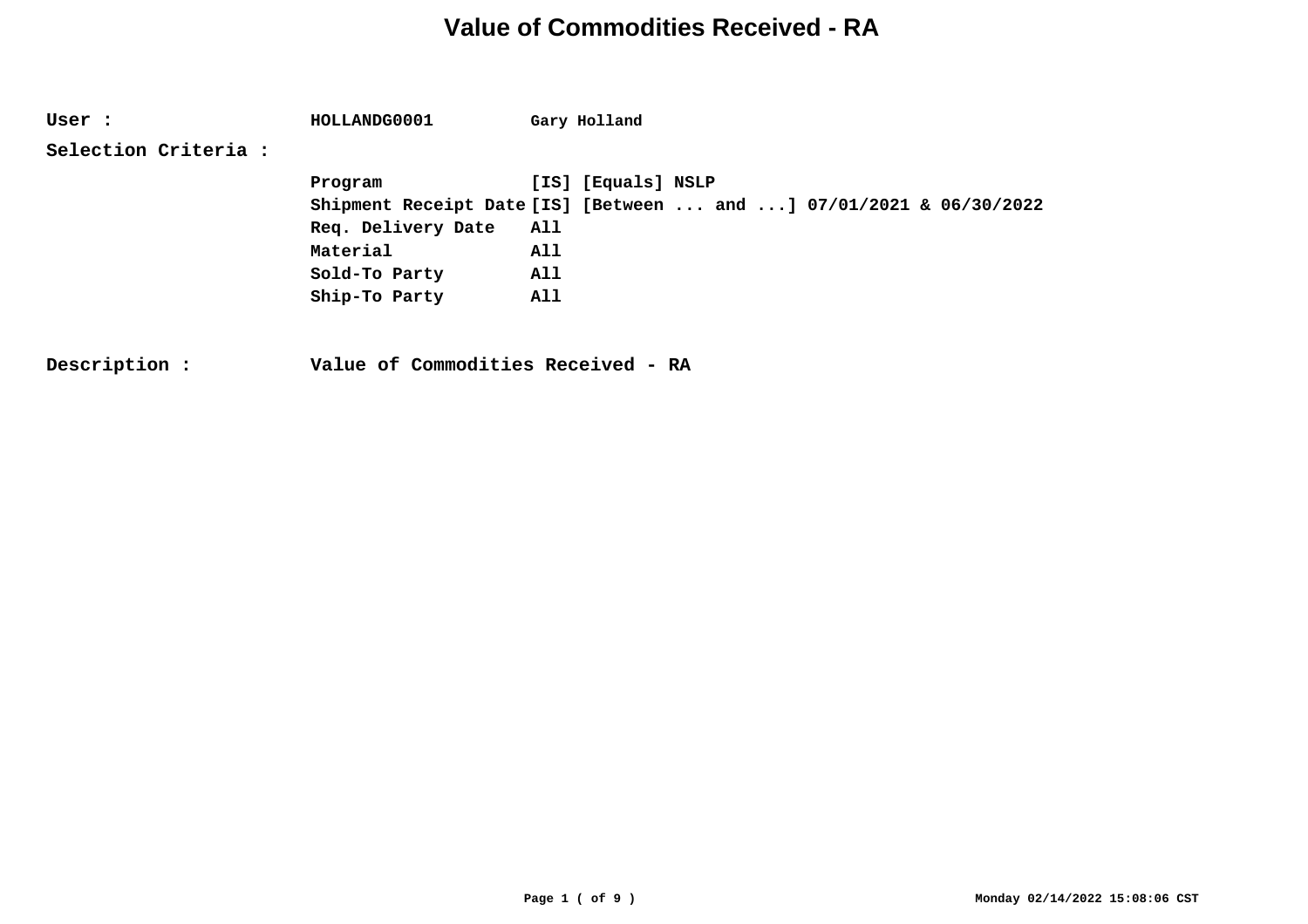| Sold-To                                            |                                |                 |                               | Sold-To Name                                |                        |                                                           |                                                               |                |            |                           |  |  |  |  |
|----------------------------------------------------|--------------------------------|-----------------|-------------------------------|---------------------------------------------|------------------------|-----------------------------------------------------------|---------------------------------------------------------------|----------------|------------|---------------------------|--|--|--|--|
| 4003672                                            |                                |                 |                               | R.D. # 18 Lyme Lunch Program<br>Hartford CT |                        |                                                           |                                                               |                |            |                           |  |  |  |  |
| $ {\tt Req.}/ {\tt Redist.}$<br>Order/Item<br>Type | Est. /Act.<br>Received<br>Date | Program Ent.(E) | $\text{Bonus}(B) \text{Qty.}$ |                                             |                        | Ordered UoM Ship-To                                       | Material                                                      | Order<br>value | Unit Value | Sales Order<br>& Item#    |  |  |  |  |
| 1000475424<br> 100<br>ZREQ                         | 08/25/2021                     | <b>NSLP</b>     | Е                             | 10                                          | CS                     | 5004843<br>HPC FOODSERVICE<br>SOUTH WINDSOR CT            | 110541<br><b>APPLESAUCE</b><br><b>UNSWEETENED</b><br>CAN-6/10 | \$239.22       | \$0.60     | 5000690931<br>100         |  |  |  |  |
| 1000475424<br> 200<br>ZREQ                         | 02/09/2022                     | <b>NSLP</b>     | E                             | 10                                          | CS                     | 5004843<br>HPC FOODSERVICE<br>SOUTH WINDSOR CT            | 110541<br><b>APPLESAUCE</b><br><b>UNSWEETENED</b><br>CAN-6/10 | \$322.65       | \$0.81     | 5000688872<br>100         |  |  |  |  |
| 1000475424<br>400<br><b>ZREQ</b>                   | 08/27/2021                     | <b>NSLP</b>     | Е                             | 10                                          | CS                     | 5004843<br>HPC FOODSERVICE<br>SOUTH WINDSOR CT CUP-96/4.5 | 110361<br><b>APPLESAUCE</b>                                   | \$295.49       | \$1.09     | 5000687577<br>100         |  |  |  |  |
| 1000475424<br>500<br><b>ZREQ</b>                   | 12/03/2021                     | <b>NSLP</b>     | E                             | 10                                          | CS                     | 5004843<br>HPC FOODSERVICE<br>SOUTH WINDSOR CT CUP-96/4.5 | 110361<br><b>APPLESAUCE</b>                                   | \$231.39       | \$0.86     | 5000687576<br>100         |  |  |  |  |
| 1000475424<br>700<br><b>ZREQ</b>                   | 10/06/2021                     | <b>NSLP</b>     | E                             | $\mathbf{1}$                                | CS                     | 5004843<br>HPC FOODSERVICE<br>SOUTH WINDSOR CT WILD FRZ   | 100242<br><b>BLUEBERRY</b><br>$CTN-8/3$ LB                    | \$40.23        | \$1.68     | 5000688771<br>100         |  |  |  |  |
| 1000475424<br>800 <br>ZREQ                         | 12/07/2021                     | <b>NSLP</b>     | Е                             | 1                                           | CS                     | 5004843<br>HPC FOODSERVICE<br>SOUTH WINDSOR CT WILD FRZ   | 100242<br><b>BLUEBERRY</b><br>$CTN-8/3$ LB                    | \$40.23        | \$1.68     | 5000689493<br>100         |  |  |  |  |
| 1000475424<br>900 <br>ZREQ                         | 09/09/2021                     | <b>NSLP</b>     | Е                             | 10                                          | CS                     | 5004843<br>HPC FOODSERVICE<br>SOUTH WINDSOR CT            | 110651<br>ORANGE JUICE<br>SINGLE FRZ<br>CUP-96/4 OZ           | \$118.26       |            | $$0.44$ 5000688870<br>100 |  |  |  |  |
| 1000475424<br>1000 <br><b>ZREQ</b>                 | 11/11/2021                     | <b>NSLP</b>     | E                             | 10                                          | $\mathbf{c}\mathbf{s}$ | 5004843<br>HPC FOODSERVICE<br>SOUTH WINDSOR CT SINGLE FRZ | 110651<br>ORANGE JUICE<br>CUP-96/4 OZ                         | \$164.08       | \$0.61     | 5000688869<br>100         |  |  |  |  |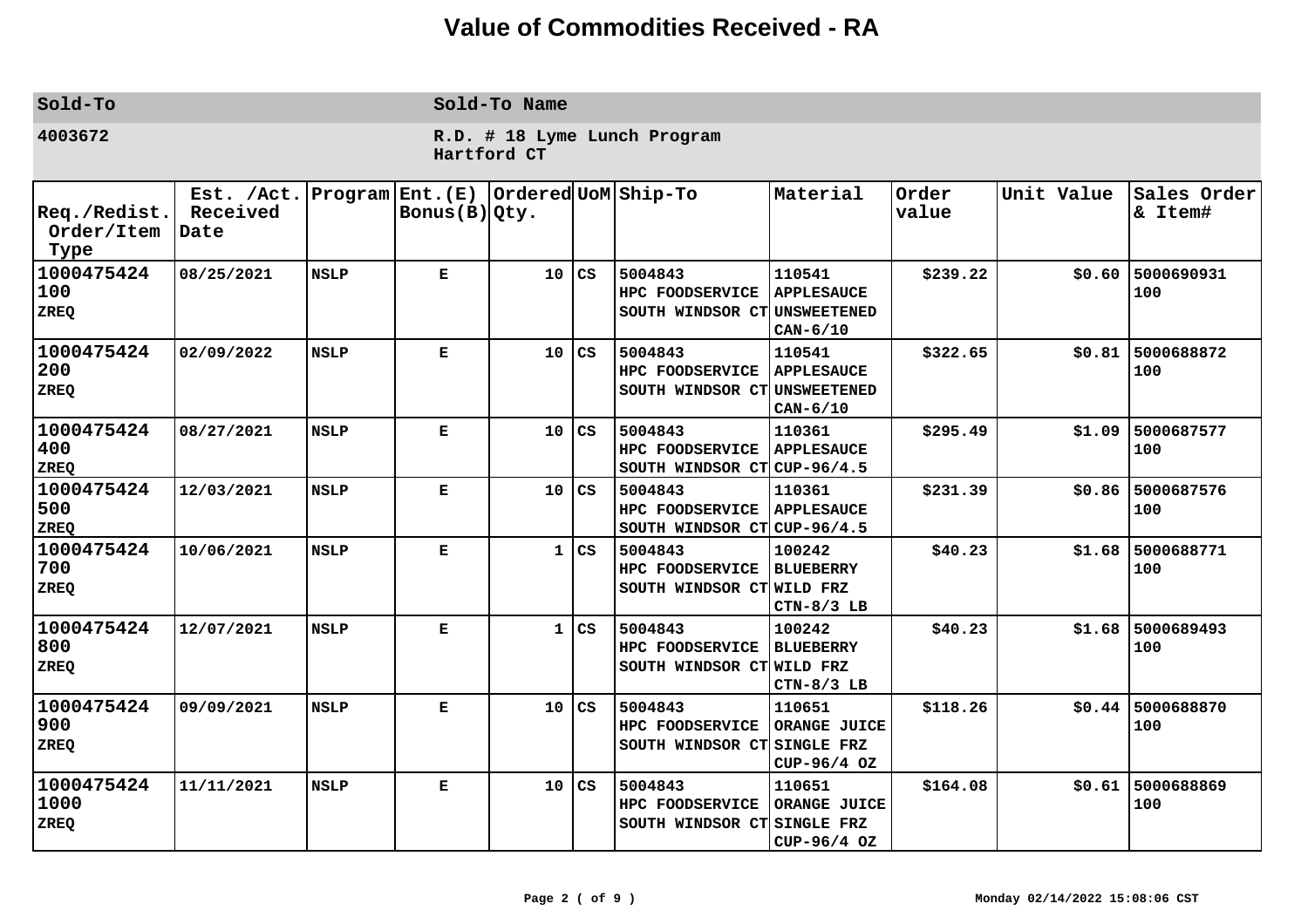| $ {\tt Req.}/ {\tt Redist.}$<br>Order/Item<br>Type | Est. /Act.<br>Received<br>Date |             | Program Ent.(E)  Ordered UoM Ship-To<br>$\vert$ Bonus(B) $\vert$ Qty. |                         |                        |                                                                | Material                                                         | Order<br>value | Unit Value | Sales Order<br>& Item#    |
|----------------------------------------------------|--------------------------------|-------------|-----------------------------------------------------------------------|-------------------------|------------------------|----------------------------------------------------------------|------------------------------------------------------------------|----------------|------------|---------------------------|
| 1000475424<br>1200<br>ZREQ                         | 11/17/2021                     | <b>NSLP</b> | Е                                                                     | 23                      | $\overline{\text{cs}}$ | 5004843<br>HPC FOODSERVICE<br>SOUTH WINDSOR CT CLING DICED     | 100220<br><b>PEACHES</b><br>EX LT<br>$CAN-6/10$                  | \$770.16       | \$0.84     | 5000687311<br>100         |
| 1000475424<br>1300<br>ZREQ                         | 11/08/2021                     | <b>NSLP</b> | $\mathbf{E}$                                                          | 23                      | CS                     | 5004843<br>HPC FOODSERVICE<br>SOUTH WINDSOR CT EX LT           | 100225<br><b>PEARS DICED</b><br>$CAN-6/10$                       | \$790.67       | \$0.87     | 5000687500<br>100         |
| 1000475424<br>1400<br>ZREQ                         | 08/30/2021                     | <b>NSLP</b> | Е                                                                     | $\overline{\mathbf{4}}$ | l CS                   | 5004843<br>HPC FOODSERVICE<br>SOUTH WINDSOR $CT $ BOX-144/1.33 | 100293<br><b>RAISINS</b><br>OZ.                                  | \$89.58        | \$1.87     | 5000687571<br>100         |
| 1000475424<br>1500<br>ZREQ                         | 01/24/2022                     | <b>NSLP</b> | Е                                                                     | 4                       | l cs                   | 5004843<br>HPC FOODSERVICE<br>SOUTH WINDSOR CT BOX-144/1.33    | 100293<br><b>RAISINS</b><br>OZ.                                  | \$93.41        | \$1.95     | 5000687572<br>100         |
| 1000475424<br>1600<br>ZREQ                         | 11/22/2021                     | <b>NSLP</b> | Е                                                                     | 8                       | l cs                   | 5004843<br>HPC FOODSERVICE<br>SOUTH WINDSOR CT                 | 110860<br><b>STRAWBERRY</b><br>SLICES UNSWT<br>IQF CTN-6/5<br>LB | \$422.11       | \$1.76     | 5000687573<br>100         |
| 1000475424<br>1700<br>ZREQ                         | 10/07/2021                     | <b>NSLP</b> | Е                                                                     | 15                      | CS                     | 5004843<br>HPC FOODSERVICE<br>SOUTH WINDSOR CT FRZ             | 100256<br><b>STRAWBERRY</b><br>CUP-96/4.5<br>OZ.                 | \$784.61       | \$1.94     | 5000687499<br>100         |
| 1000475424<br>1900 <br>ZREQ                        | 09/29/2021                     | <b>NSLP</b> | Е                                                                     | 15                      | $\overline{\text{cs}}$ | 5004843<br>HPC FOODSERVICE<br>SOUTH WINDSOR CT                 | 110473<br><b>BROCCOLI FRZ</b><br>CTN-30 LB                       | \$692.06       | \$1.54     | 5000688874<br>100         |
| 1000475424<br>2000 <br>ZREQ                        | 02/02/2022                     | <b>NSLP</b> | Е                                                                     | 15                      | l cs                   | 5004843<br>HPC FOODSERVICE<br>SOUTH WINDSOR CT CTN-30 LB       | 110473<br><b>BROCCOLI FRZ</b>                                    | \$751.32       |            | $$1.67$ 5000688873<br>100 |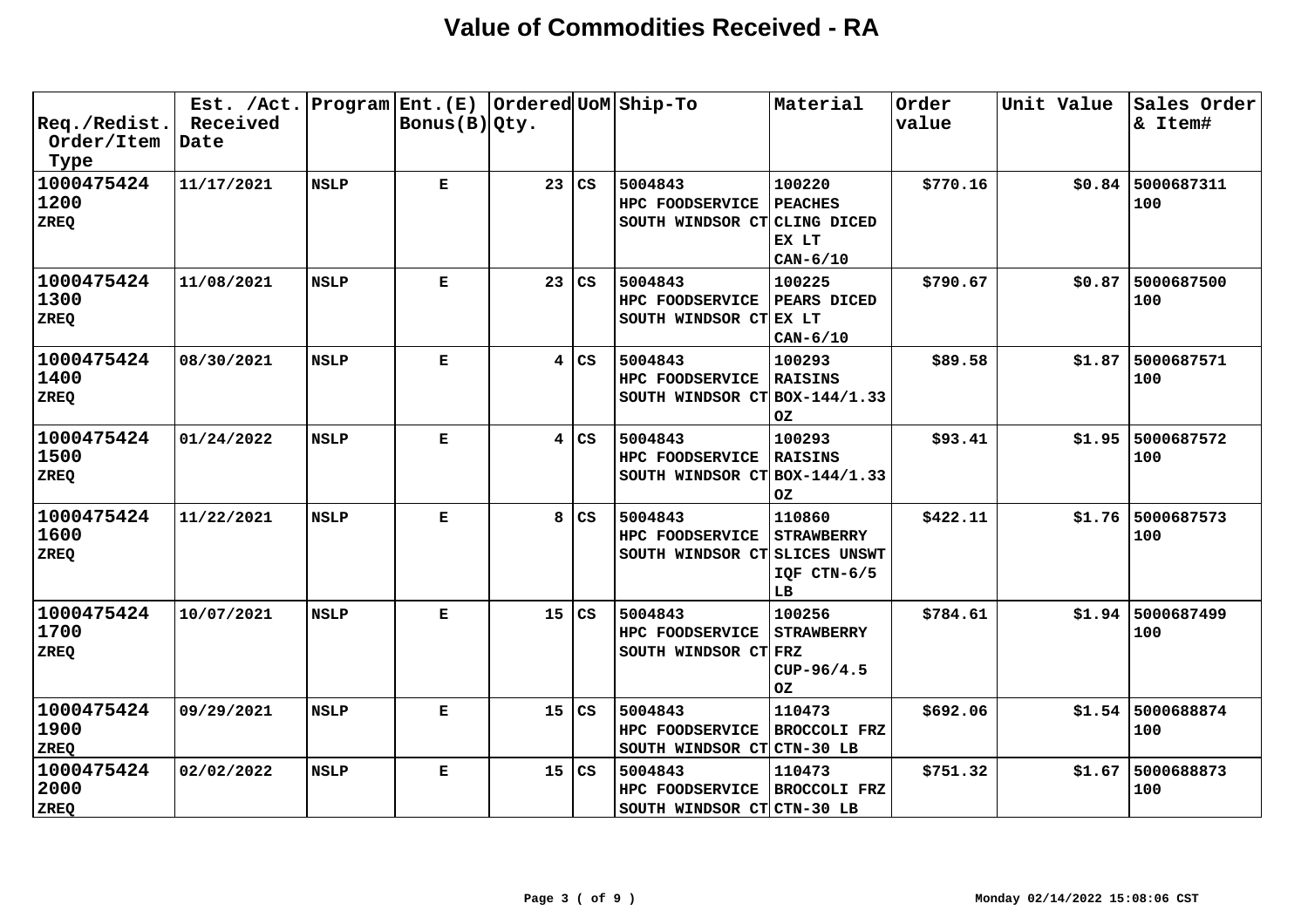| $ {\tt Req./Redist.} $<br>Order/Item<br>Type | Est. /Act.<br>Received<br>Date |             | Program Ent. (E)   Ordered UoM Ship-To<br>$\vert$ Bonus(B) $\vert$ Qty. |                         |           |                                                             | Material                                            | Order<br>value | Unit Value | Sales Order<br>& Item#    |
|----------------------------------------------|--------------------------------|-------------|-------------------------------------------------------------------------|-------------------------|-----------|-------------------------------------------------------------|-----------------------------------------------------|----------------|------------|---------------------------|
| 1000475424<br> 2100<br>ZREQ                  | 02/07/2022                     | <b>NSLP</b> | E                                                                       | 6                       | l cs      | 5004843<br>HPC FOODSERVICE<br>SOUTH WINDSOR CT DICED FRZ    | 111052<br><b>CARROTS</b><br>CTN-12/2 LB             | \$97.49        | \$0.68     | 5000704947<br>100         |
| 1000475424<br>2200<br>ZREQ                   | 10/20/2021                     | <b>NSLP</b> | Е                                                                       | 27                      | l cs      | 5004843<br>HPC FOODSERVICE<br>SOUTH WINDSOR CT CTN-12/2.5   | 111053<br>CORN FRZ<br>LB                            | \$608.07       | \$0.75     | 5000689491<br>100         |
| 1000475424<br>2300<br>ZREQ                   | 11/01/2021                     | <b>NSLP</b> | Е                                                                       | 16                      | <b>CS</b> | 5004843<br>HPC FOODSERVICE<br>SOUTH WINDSOR CT FRZ CTN-12/2 | 111054<br><b>BEANS GREEN</b><br>LB                  | \$318.68       | \$0.83     | 5000701712<br>100         |
| 1000475424<br>2400<br>ZREQ                   | 12/03/2021                     | <b>NSLP</b> | Е                                                                       | 18                      | CS        | 5004843<br>HPC FOODSERVICE<br>SOUTH WINDSOR CT VEGETABLES   | 111230<br><b>MIXED</b><br><b>FRZ</b><br>$CTN-6/5LB$ | \$414.13       | \$0.77     | 5000704945<br>100         |
| 1000475424<br>2500<br>ZREQ                   | 08/04/2021                     | <b>NSLP</b> | Е                                                                       | 4                       | cs        | 5004843<br>HPC FOODSERVICE<br>SOUTH WINDSOR CT POUCH-6/106  | 110186<br>TOMATO SALSA<br>0Z                        | \$106.08       | \$0.67     | 5000701764<br>100         |
| 1000475424<br>2600<br><b>ZREQ</b>            | 01/21/2022                     | <b>NSLP</b> | Е                                                                       | $\overline{\mathbf{4}}$ | l CS      | 5004843<br>HPC FOODSERVICE<br>SOUTH WINDSOR CT POUCH-6/106  | 110186<br>TOMATO SALSA<br>OZ                        | \$134.24       |            | $$0.84$ 5000701725<br>100 |
| 1000475424<br>2700<br><b>ZREQ</b>            | 08/05/2021                     | <b>NSLP</b> | Е                                                                       | 8                       | l cs      | 5004843<br>HPC FOODSERVICE<br>SOUTH WINDSOR CT GARBANZO     | 100360<br><b>BEANS</b><br>$CAN-6/10$                | \$149.36       | \$0.46     | 5000690876<br>100         |
| 1000475424<br> 2800<br>ZREQ                  | 09/01/2021                     | <b>NSLP</b> | Е                                                                       | $\mathbf{2}$            | <b>CS</b> | 5004843<br>HPC FOODSERVICE<br>SOUTH WINDSOR CT VEGETARIAN   | 100364<br><b>BEANS</b><br>$CAN-6/10$                | \$38.29        | \$0.47     | 5000704981<br>100         |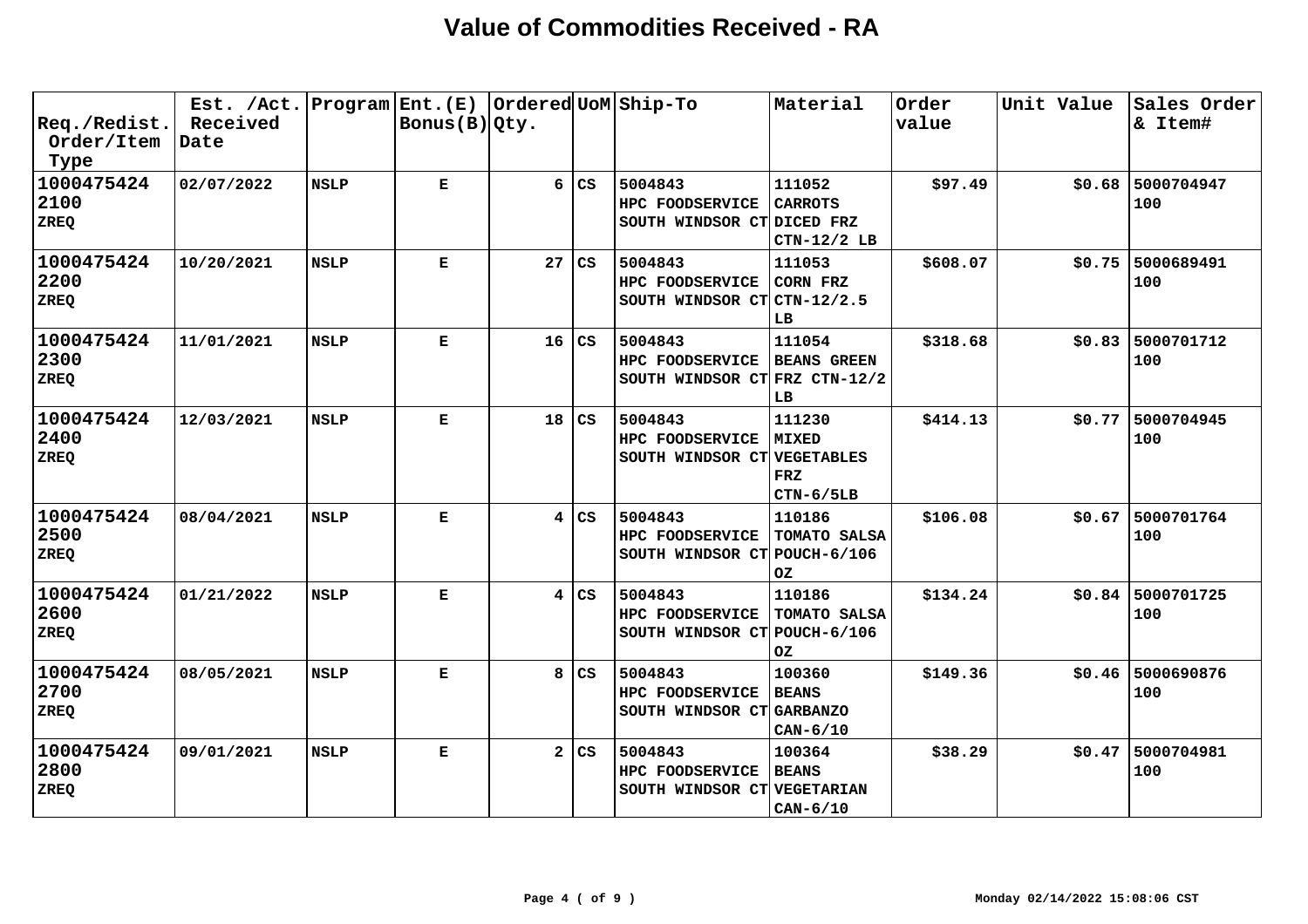| $ {\tt Req.}/ {\tt Redist.}$<br>Order/Item<br>Type | Est. / Act.<br>Received<br>Date |             | Program Ent.(E)<br>Bonus (B) Qty. |    |                        | Ordered UoM Ship-To                                        | Material                                              | Order<br>value | Unit Value | Sales Order<br>& Item# |
|----------------------------------------------------|---------------------------------|-------------|-----------------------------------|----|------------------------|------------------------------------------------------------|-------------------------------------------------------|----------------|------------|------------------------|
| 1000475424<br>2900<br>ZREQ                         | 08/27/2021                      | <b>NSLP</b> | Е                                 | 5  | l cs                   | 5004843<br>HPC FOODSERVICE<br>SOUTH WINDSOR CT WHT SHRED   | 100002<br><b>CHEESE CHED</b><br>BAG-6/5 LB            | \$330.00       | \$2.20     | 5000693698<br>100      |
| 1000475424<br>3000<br><b>ZREQ</b>                  | 10/20/2021                      | <b>NSLP</b> | $\mathbf E$                       | 5  | $\overline{\text{cs}}$ | 5004843<br>HPC FOODSERVICE<br>SOUTH WINDSOR CT WHT SHRED   | 100002<br>CHEESE CHED<br>BAG-6/5 LB                   | \$330.00       | \$2.20     | 5000693697<br>100      |
| 1000475424<br>3100<br>ZREQ                         | 12/03/2021                      | <b>NSLP</b> | Е                                 | 5  | $\overline{\text{cs}}$ | 5004843<br>HPC FOODSERVICE<br>SOUTH WINDSOR CT WHT SHRED   | 100002<br><b>CHEESE CHED</b><br>BAG-6/5 LB            | \$330.00       | \$2.20     | 5000693696<br>100      |
| 1000475424<br>3200<br>ZREQ                         | 09/29/2021                      | <b>NSLP</b> | Е                                 | 4  | l cs                   | 5004843<br>HPC FOODSERVICE<br>SOUTH WINDSOR CTLM PT SKM    | 110396<br>CHEESE MOZ<br><b>STRING</b><br>BOX-360/1 OZ | \$213.94       | \$2.38     | 5000690878<br>100      |
| 1000475424<br>3300<br><b>ZREQ</b>                  | 12/23/2021                      | <b>NSLP</b> | Е                                 | 4  | l cs                   | 5004843<br>HPC FOODSERVICE<br>SOUTH WINDSOR CTLM PT SKM    | 110396<br>CHEESE MOZ<br><b>STRING</b><br>BOX-360/1 OZ | \$260.06       | \$2.89     | 5000701723<br>100      |
| 1000475424<br>3400<br>ZREQ                         | 08/26/2021                      | <b>NSLP</b> | Е                                 | 15 | <b>CS</b>              | 5004843<br>HPC FOODSERVICE<br>SOUTH WINDSOR CT PROCESS WHT | 100019<br><b>CHEESE</b><br>SLC LVS-6/5<br>LB          | \$743.27       | \$1.65     | 5000690814<br>100      |
| 1000475424<br>3500<br>ZREQ                         | 11/29/2021                      | <b>NSLP</b> | Е                                 | 13 | <b>CS</b>              | 5004843<br>HPC FOODSERVICE<br>SOUTH WINDSOR CT PROCESS WHT | 100019<br><b>CHEESE</b><br>$SLC$ $LVS-6/5$<br>LB      | \$769.90       | \$1.97     | 5000690815<br>100      |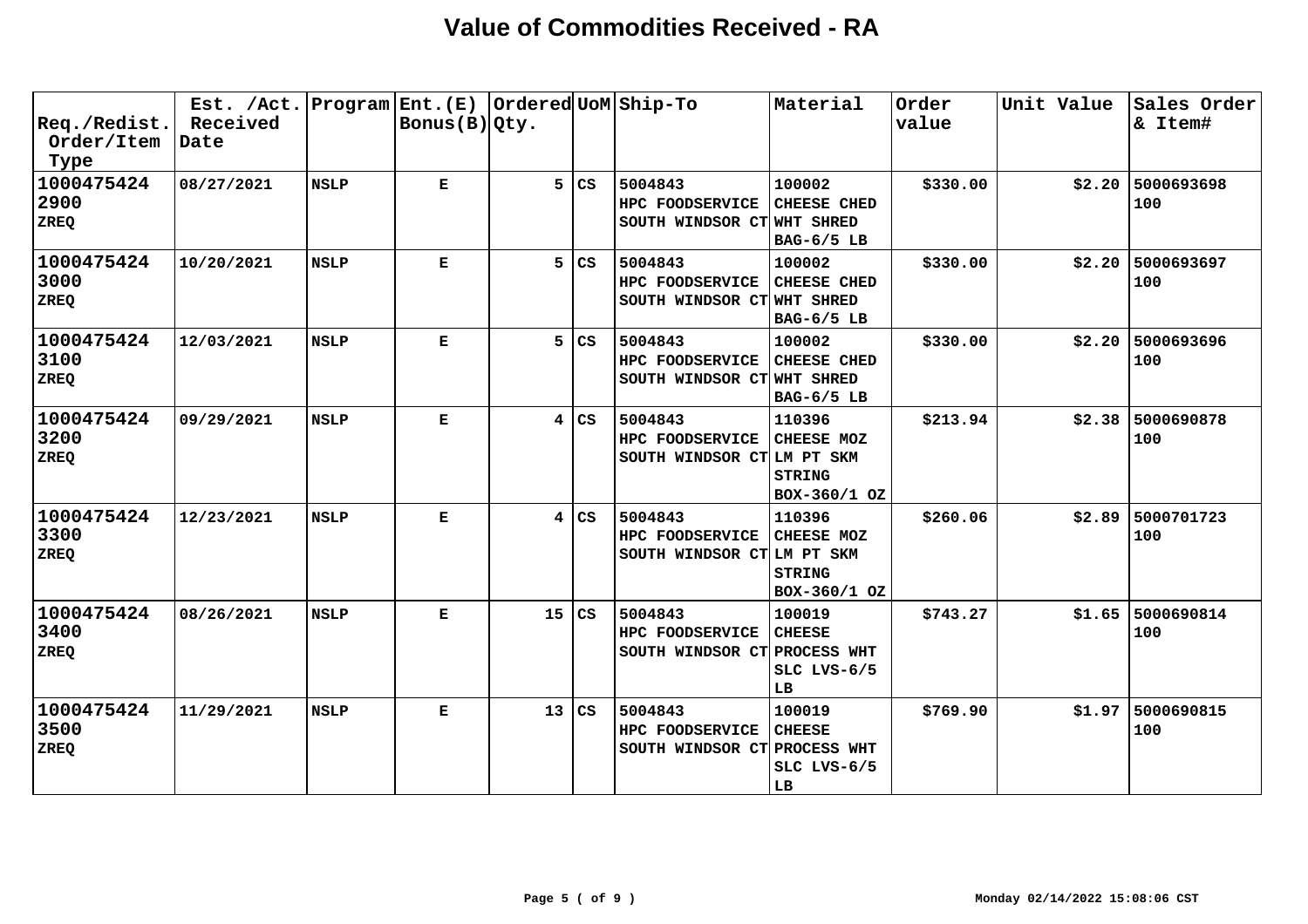| $ $ Req./Redist.<br>Order/Item<br>Type | Est. /Act.<br>Received<br>Date | Program Ent. (E) | Bonus(B) Qty. |    |                        | Ordered UoM Ship-To                                         | Material                                     | Order<br>value | Unit Value | Sales Order<br>& Item#    |
|----------------------------------------|--------------------------------|------------------|---------------|----|------------------------|-------------------------------------------------------------|----------------------------------------------|----------------|------------|---------------------------|
| 1000475424<br>3600<br><b>ZREQ</b>      | 09/13/2021                     | <b>NSLP</b>      | Е             | 18 | CS                     | 5004843<br>HPC FOODSERVICE<br>SOUTH WINDSOR CT PROCESS YEL  | 100018<br><b>CHEESE</b><br>SLC LVS-6/5<br>LB | \$847.31       |            | $$1.57$ 5000689728<br>100 |
| 1000475424<br>3700<br><b>ZREQ</b>      | 09/14/2021                     | <b>NSLP</b>      | Е             | 15 | $\mathbf{C}\mathbf{S}$ | 5004843<br>HPC FOODSERVICE<br>SOUTH WINDSOR CT LITE SHRED   | 100034<br>CHEESE MOZ<br>FRZ BOX-30<br>LB     | \$841.37       | \$1.87     | 5000709872<br>100         |
| 1000475424<br>3800<br><b>ZREQ</b>      | 01/13/2022                     | <b>NSLP</b>      | Е             | 16 | $\mathbf{c}\mathbf{s}$ | 5004843<br>HPC FOODSERVICE<br>SOUTH WINDSOR CT LITE SHRED   | 100034<br>CHEESE MOZ<br>FRZ BOX-30<br>LB     | \$993.89       |            | \$2.07 5000709873<br>100  |
| 1000475424<br>3900<br><b>ZREQ</b>      | 09/13/2021                     | <b>NSLP</b>      | Е             | 4  | l cs                   | 5004843<br>HPC FOODSERVICE<br>SOUTH WINDSOR CTUDP FRZ       | 111361<br><b>CHICKEN CUT</b><br>CTN-40 LB    | \$197.47       | \$1.23     | 5000712442<br>100         |
| 1000475424<br>4000<br>ZREQ             | 11/17/2021                     | <b>NSLP</b>      | Е             | 5  | CS                     | 5004843<br><b>HPC FOODSERVICE</b><br>SOUTH WINDSOR CTUP FRZ | 111361<br><b>CHICKEN CUT</b><br>CTN-40 LB    | \$241.68       | \$1.21     | 5000712444<br>100         |
| 1000475424<br>4100<br>ZREQ             | 08/12/2021                     | <b>NSLP</b>      | Е             | 13 | CS                     | 5004843<br>HPC FOODSERVICE<br>SOUTH WINDSOR CT DICED CTN-40 | 100101<br><b>CHICKEN</b><br>LB               | \$1,434.94     |            | \$2.76 5000690850<br>100  |
| 1000475424<br>4200<br>ZREQ             | 02/08/2022                     | <b>NSLP</b>      | Е             | 8  | CS                     | 5004843<br>HPC FOODSERVICE<br>SOUTH WINDSOR CT DICED CTN-40 | 100101<br><b>CHICKEN</b><br>LB               | \$914.08       | \$2.86     | 5000690875<br>100         |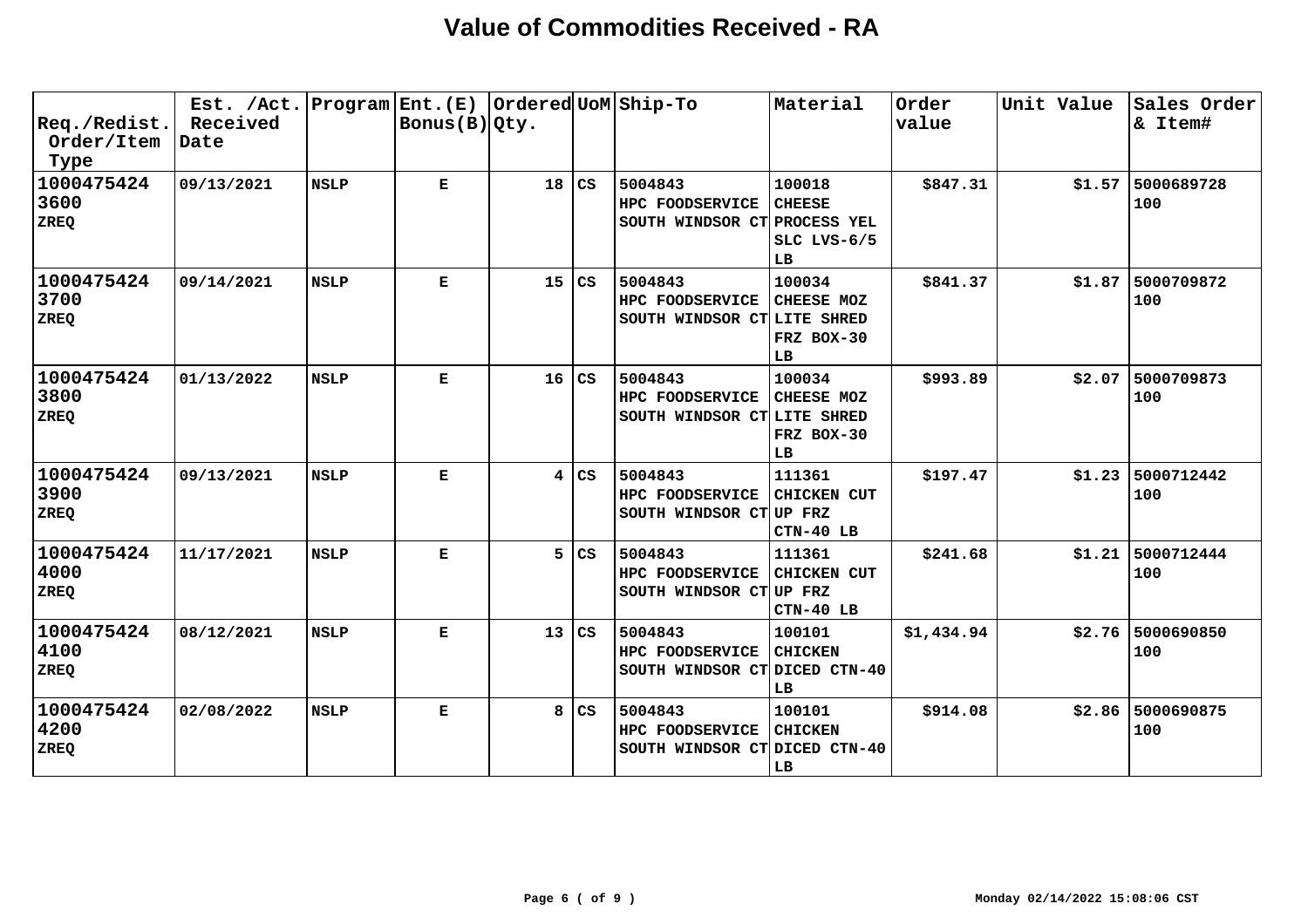| $ {\tt Req.}/ {\tt Redist.}$<br>Order/Item<br>Type | Est. /Act.<br>Received<br>Date |             | Program Ent.(E)  Ordered UoM Ship-To<br>$\vert$ Bonus(B) $\vert$ Qty. |    |                        |                                                           | Material                                               | Order<br>value | Unit Value | Sales Order<br>& Item# |
|----------------------------------------------------|--------------------------------|-------------|-----------------------------------------------------------------------|----|------------------------|-----------------------------------------------------------|--------------------------------------------------------|----------------|------------|------------------------|
| 1000475424<br>4300<br><b>ZREQ</b>                  | 08/19/2021                     | <b>NSLP</b> | Е                                                                     | 4  | lcs                    | 5004843<br>HPC FOODSERVICE<br>SOUTH WINDSOR CT FAJITA     | 100117<br><b>CHICKEN</b><br><b>STRIPS</b><br>CTN-30 LB | \$391.45       | \$3.26     | 5000710761<br>100      |
| 1000475424<br>4400<br>ZREQ                         | 12/13/2021                     | <b>NSLP</b> | Е                                                                     | 6  | <b>CS</b>              | 5004843<br>HPC FOODSERVICE<br>SOUTH WINDSOR CT FAJITA     | 100117<br><b>CHICKEN</b><br><b>STRIPS</b><br>CTN-30 LB | \$539.86       | \$3.00     | 5000710760<br>100      |
| 1000475424<br>4500<br>ZREQ                         | 08/18/2021                     | <b>NSLP</b> | $\mathbf E$                                                           | 3  | $\mathbf{C}\mathbf{S}$ | 5004843<br>HPC FOODSERVICE<br>SOUTH WINDSOR CT ROUND FRZ  | 110931<br><b>EGG PATTY</b><br>CTN-25 LB                | \$119.11       | \$1.59     | 5000692243<br>100      |
| 1000475424<br>4600<br><b>ZREQ</b>                  | 12/15/2021                     | <b>NSLP</b> | Е                                                                     | 3  | cs                     | 5004843<br>HPC FOODSERVICE<br>SOUTH WINDSOR CT ROUND FRZ  | 110931<br>EGG PATTY<br>CTN-25 LB                       | \$132.81       | \$1.77     | 5000701720<br>100      |
| 1000475424<br>4700<br><b>ZREQ</b>                  | 09/21/2021                     | <b>NSLP</b> | Е                                                                     | 5  | l cs                   | 5004843<br>HPC FOODSERVICE<br>SOUTH WINDSOR CT FILLETS    | 110921<br><b>CHICKEN</b><br>UNBRD FRZ<br>CTN-30 LB     | \$537.38       | \$3.58     | 5000692237<br>100      |
| 1000475424<br>4800<br>ZREQ                         | 02/10/2022                     | <b>NSLP</b> | Е                                                                     | 5  | $\overline{\text{cs}}$ | 5004843<br>HPC FOODSERVICE<br>SOUTH WINDSOR CT FILLETS    | 110921<br><b>CHICKEN</b><br>UNBRD FRZ<br>CTN-30 LB     | \$534.00       | \$3.56     | 5000692240<br>100      |
| 1000475424<br>4900 <br>ZREQ                        | 09/28/2021                     | <b>NSLP</b> | Е                                                                     | 10 | $\overline{\text{cs}}$ | 5004843<br>HPC FOODSERVICE<br>SOUTH WINDSOR CT ROASTS FRZ | 100125<br><b>TURKEY</b><br>CTN-32-48 LB                | \$1,273.60     | \$3.18     | 5000710740<br>100      |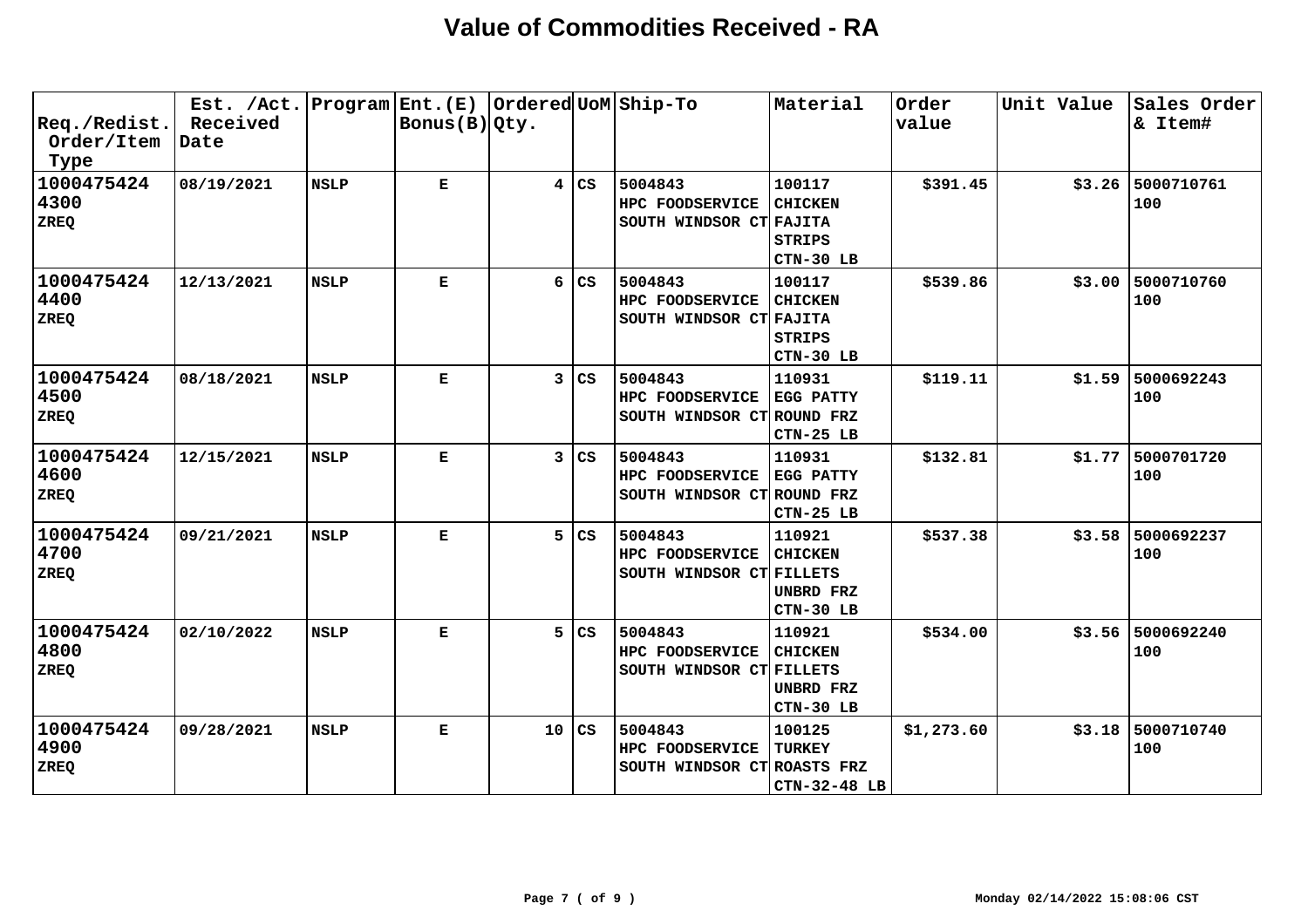| $ {\tt Req./Redist.} $<br>Order/Item<br>Type | Est. /Act.<br>Received<br>Date | Program Ent. (E) | Bonus $(B) Qty.$ |    |                        | Ordered UoM Ship-To                                               | Material                                                     | Order<br>value | Unit Value | Sales Order<br>& Item#    |
|----------------------------------------------|--------------------------------|------------------|------------------|----|------------------------|-------------------------------------------------------------------|--------------------------------------------------------------|----------------|------------|---------------------------|
| 1000475424<br>5000<br><b>ZREQ</b>            | 08/25/2021                     | <b>NSLP</b>      | Е                | 7  | $\mathbf{C}\mathbf{S}$ | 5004843<br>HPC FOODSERVICE<br>SOUTH WINDSOR CT STRIPS FRZ         | 110462<br><b>CHICKEN</b><br>CTN-30 LB                        | \$694.95       |            | \$3.31 5000692233<br>100  |
| 1000475424<br>5100<br>ZREQ                   | 11/19/2021                     | <b>NSLP</b>      | Е                | 9  | CS                     | 5004843<br>HPC FOODSERVICE<br>SOUTH WINDSOR CT STRIPS FRZ         | 110462<br><b>CHICKEN</b><br>CTN-30 LB                        | \$941.68       |            | $$3.49$ 5000692235<br>100 |
| 1000475424<br>5200<br>ZREQ                   | 08/25/2021                     | <b>NSLP</b>      | Е                | 15 | CS                     | 5004843<br>HPC FOODSERVICE<br>SOUTH WINDSOR CT GROUND FRZ         | 100158<br><b>BEEF FINE</b><br>CTN-40 LB                      | \$2,276.46     |            | \$3.79 5000715546<br>100  |
| 1000475424<br>5300<br>ZREQ                   | 10/26/2021                     | <b>NSLP</b>      | Е                | 13 | $\mathbf{C}\mathbf{S}$ | 5004843<br>HPC FOODSERVICE<br>SOUTH WINDSOR CT                    | 100158<br><b>BEEF FINE</b><br><b>GROUND FRZ</b><br>CTN-40 LB | \$2,404.38     |            | \$4.62 5000715548<br>100  |
| 1000475424<br>5400<br><b>ZREQ</b>            | 12/14/2021                     | <b>NSLP</b>      | Е                | 19 | CS                     | 5004843<br><b>HPC FOODSERVICE</b><br>SOUTH WINDSOR CT             | 100158<br><b>BEEF FINE</b><br>GROUND FRZ<br>CTN-40 LB        | \$3,051.10     | \$4.01     | 5000715549<br>100         |
| 1000475424<br>5500<br>ZREQ                   | 11/23/2021                     | <b>NSLP</b>      | Е                | 15 | CS                     | 5004843<br><b>HPC FOODSERVICE</b><br>SOUTH WINDSOR CT 85/15 FRZ   | 110348<br>BEEF SPP PTY<br>2.0 MMA<br>CTN-40 LB               | \$2,560.02     | \$4.27     | 5000712574<br>100         |
| 1000475424<br>5600<br><b>ZREQ</b>            | 11/22/2021                     | <b>NSLP</b>      | Е                | 15 | $\mathbf{C}\mathbf{S}$ | 5004843<br><b>HPC FOODSERVICE</b><br>SOUTH WINDSOR $CT 85/15$ FRZ | 110348<br>BEEF SPP PTY<br>2.0 MMA<br>CTN-40 LB               | \$2,560.02     | \$4.27     | 5000712575<br>100         |
| 1900201082<br>100<br><b>ZRCR</b>             |                                | <b>NSLP</b>      | Е                |    | $1 - CS$               | 5004843<br><b>HPC FOODSERVICE</b><br>SOUTH WINDSOR CT ROASTS FRZ  | 100125<br><b>TURKEY</b><br>CTN-32-48 LB                      | $$127.36-$     | \$3.18     |                           |